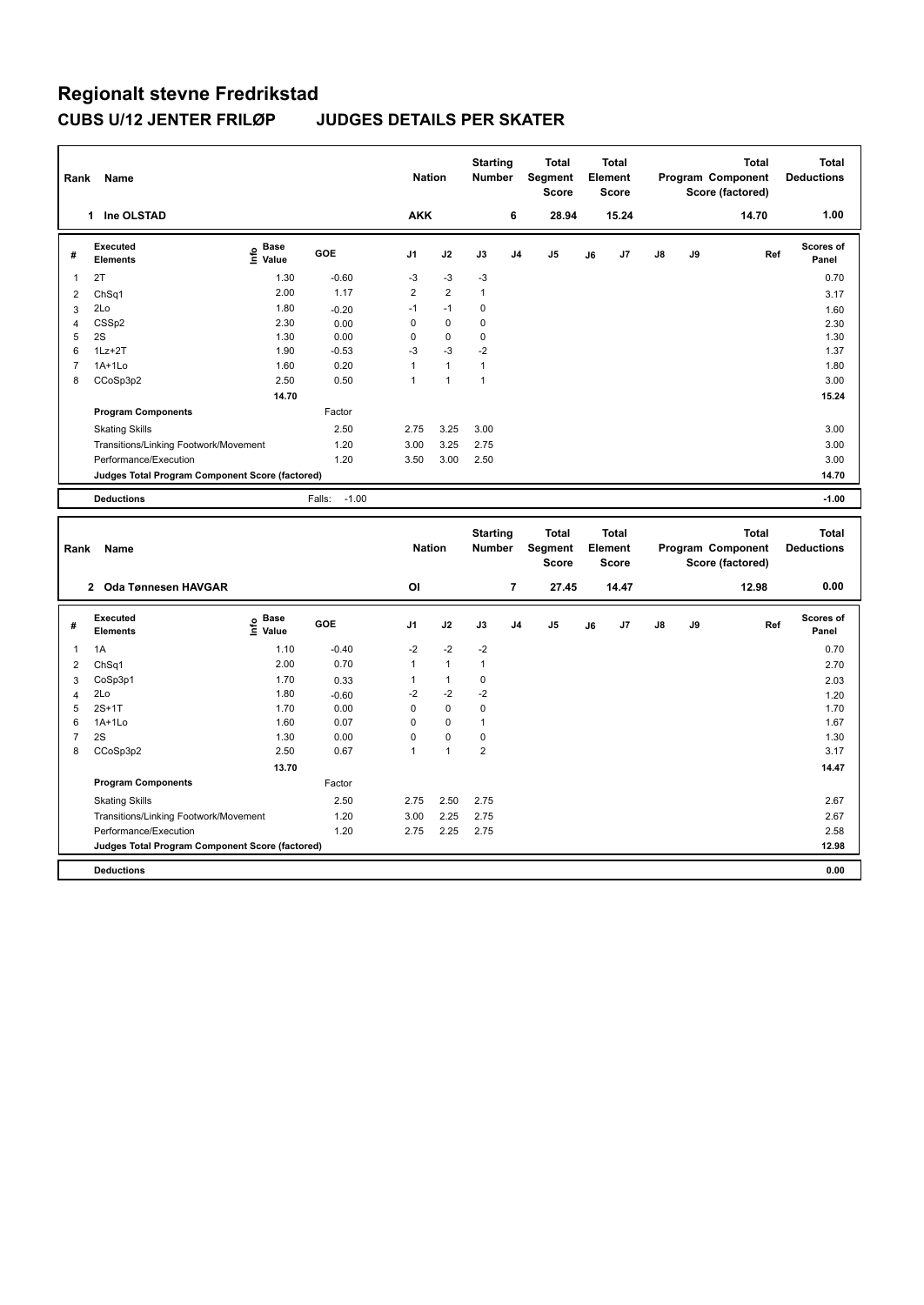| Rank | Name                                            |                              |                   | <b>Nation</b>  |              | <b>Starting</b><br><b>Number</b> |                | Total<br>Segment<br><b>Score</b> |    | <b>Total</b><br>Element<br><b>Score</b> |               |    | <b>Total</b><br>Program Component<br>Score (factored) | <b>Total</b><br><b>Deductions</b> |
|------|-------------------------------------------------|------------------------------|-------------------|----------------|--------------|----------------------------------|----------------|----------------------------------|----|-----------------------------------------|---------------|----|-------------------------------------------------------|-----------------------------------|
|      | Johanna HØISETH ULVEBNE<br>3                    |                              |                   | <b>OI</b>      |              |                                  | 15             | 27.11                            |    | 14.36                                   |               |    | 13.25                                                 | 0.50                              |
| #    | Executed<br><b>Elements</b>                     | <b>Base</b><br>١nfo<br>Value | <b>GOE</b>        | J <sub>1</sub> | J2           | J3                               | J <sub>4</sub> | J5                               | J6 | J <sub>7</sub>                          | $\mathsf{J}8$ | J9 | Ref                                                   | <b>Scores of</b><br>Panel         |
|      | $2S+2T<$                                        | 2.20                         | $-0.53$           | $-3$           | $-3$         | $-2$                             |                |                                  |    |                                         |               |    |                                                       | 1.67                              |
| 2    | CoSp3p2                                         | 2.00                         | 0.23              | $-1$           | $\mathbf{1}$ | $\mathbf{1}$                     |                |                                  |    |                                         |               |    |                                                       | 2.23                              |
| 3    | 2Lo                                             | 1.80                         | $-0.40$           | $-2$           | $-1$         | $-1$                             |                |                                  |    |                                         |               |    |                                                       | 1.40                              |
| 4    | 1A+1A+SEQ                                       | 1.76                         | 0.00              | $\Omega$       | $\mathbf 0$  | 0                                |                |                                  |    |                                         |               |    |                                                       | 1.76                              |
| 5    | ChSq1                                           | 2.00                         | 0.93              |                | $\mathbf{1}$ | 2                                |                |                                  |    |                                         |               |    |                                                       | 2.93                              |
| 6    | 2S                                              | 1.30                         | $-0.40$           | $-2$           | $-2$         | $-2$                             |                |                                  |    |                                         |               |    |                                                       | 0.90                              |
| 7    | 2Lz<<                                           | 0.60                         | $-0.30$           | $-3$           | $-3$         | $-3$                             |                |                                  |    |                                         |               |    |                                                       | 0.30                              |
| 8    | CCoSp3p2                                        | 2.50                         | 0.67              | 1              | $\mathbf{1}$ | $\overline{2}$                   |                |                                  |    |                                         |               |    |                                                       | 3.17                              |
|      |                                                 | 14.16                        |                   |                |              |                                  |                |                                  |    |                                         |               |    |                                                       | 14.36                             |
|      | <b>Program Components</b>                       |                              | Factor            |                |              |                                  |                |                                  |    |                                         |               |    |                                                       |                                   |
|      | <b>Skating Skills</b>                           |                              | 2.50              | 2.50           | 2.50         | 2.75                             |                |                                  |    |                                         |               |    |                                                       | 2.58                              |
|      | Transitions/Linking Footwork/Movement           |                              | 1.20              | 2.75           | 2.75         | 3.00                             |                |                                  |    |                                         |               |    |                                                       | 2.83                              |
|      | Performance/Execution                           |                              | 1.20              | 3.00           | 2.50         | 3.00                             |                |                                  |    |                                         |               |    |                                                       | 2.83                              |
|      | Judges Total Program Component Score (factored) |                              |                   |                |              |                                  |                |                                  |    |                                         |               |    |                                                       | 13.25                             |
|      | <b>Deductions</b>                               |                              | $-0.50$<br>Falls: |                |              |                                  |                |                                  |    |                                         |               |    |                                                       | $-0.50$                           |

< Under-rotated jump << Downgraded jump ! Not clear edge

| Rank | Name                                            |                   |         | <b>Nation</b> |              | <b>Starting</b><br>Number |                | <b>Total</b><br>Segment<br><b>Score</b> |    | <b>Total</b><br>Element<br><b>Score</b> |               |    | <b>Total</b><br>Program Component<br>Score (factored) | <b>Total</b><br><b>Deductions</b> |
|------|-------------------------------------------------|-------------------|---------|---------------|--------------|---------------------------|----------------|-----------------------------------------|----|-----------------------------------------|---------------|----|-------------------------------------------------------|-----------------------------------|
|      | 4 Ida Eline VAMNES                              |                   |         | <b>AKK</b>    |              |                           | 10             | 25.98                                   |    | 13.30                                   |               |    | 12.68                                                 | 0.00                              |
| #    | Executed<br><b>Elements</b>                     | e Base<br>⊆ Value | GOE     | J1            | J2           | J3                        | J <sub>4</sub> | J <sub>5</sub>                          | J6 | J7                                      | $\mathsf{J}8$ | J9 | Ref                                                   | <b>Scores of</b><br>Panel         |
| 1    | $2S+1L0$                                        | 1.80              | 0.00    | 0             | $\mathbf 0$  | 0                         |                |                                         |    |                                         |               |    |                                                       | 1.80                              |
| 2    | 2Lo                                             | 1.80              | $-0.40$ | $-1$          | $-1$         | $-2$                      |                |                                         |    |                                         |               |    |                                                       | 1.40                              |
| 3    | SSp2                                            | 1.60              | 0.50    | 1             | $\mathbf{1}$ | 1                         |                |                                         |    |                                         |               |    |                                                       | 2.10                              |
| 4    | 2S                                              | 1.30              | 0.07    | 0             | $\mathbf 0$  | 1                         |                |                                         |    |                                         |               |    |                                                       | 1.37                              |
| 5    | ChSq1                                           | 2.00              | 0.23    | 0             | $\mathbf{1}$ | 0                         |                |                                         |    |                                         |               |    |                                                       | 2.23                              |
| 6    | 1A                                              | 1.10              | 0.00    | 0             | $\mathbf 0$  | 0                         |                |                                         |    |                                         |               |    |                                                       | 1.10                              |
| 7    | $1A+1L0$                                        | 1.60              | 0.00    | 0             | $\mathbf 0$  | 0                         |                |                                         |    |                                         |               |    |                                                       | 1.60                              |
| 8    | CoSp3p1                                         | 1.70              | 0.00    | 0             | $\pmb{0}$    | 0                         |                |                                         |    |                                         |               |    |                                                       | 1.70                              |
|      |                                                 | 12.90             |         |               |              |                           |                |                                         |    |                                         |               |    |                                                       | 13.30                             |
|      | <b>Program Components</b>                       |                   | Factor  |               |              |                           |                |                                         |    |                                         |               |    |                                                       |                                   |
|      | <b>Skating Skills</b>                           |                   | 2.50    | 2.75          | 3.00         | 2.25                      |                |                                         |    |                                         |               |    |                                                       | 2.67                              |
|      | Transitions/Linking Footwork/Movement           |                   | 1.20    | 2.50          | 2.50         | 2.25                      |                |                                         |    |                                         |               |    |                                                       | 2.42                              |
|      | Performance/Execution                           |                   | 1.20    | 2.75          | 2.75         | 2.25                      |                |                                         |    |                                         |               |    |                                                       | 2.58                              |
|      | Judges Total Program Component Score (factored) |                   |         |               |              |                           |                |                                         |    |                                         |               |    |                                                       | 12.68                             |
|      | <b>Deductions</b>                               |                   |         |               |              |                           |                |                                         |    |                                         |               |    |                                                       | 0.00                              |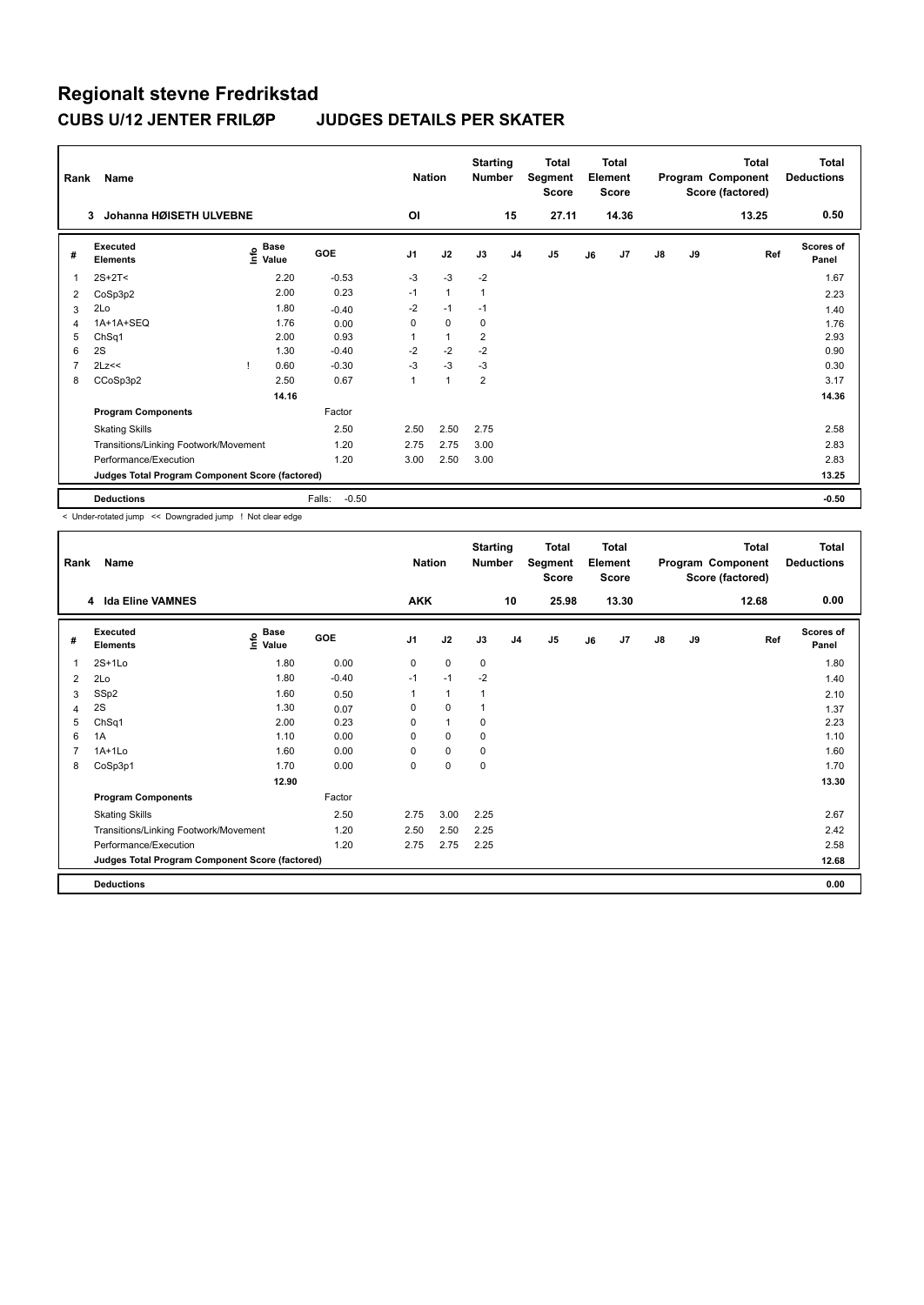| Rank           | Name                                            |                       |            | <b>Nation</b>  |              | <b>Starting</b><br><b>Number</b> |                | <b>Total</b><br>Segment<br><b>Score</b> |    | <b>Total</b><br>Element<br><b>Score</b> |               |    | <b>Total</b><br>Program Component<br>Score (factored) | <b>Total</b><br><b>Deductions</b> |
|----------------|-------------------------------------------------|-----------------------|------------|----------------|--------------|----------------------------------|----------------|-----------------------------------------|----|-----------------------------------------|---------------|----|-------------------------------------------------------|-----------------------------------|
|                | Maja Mo HJELSETH<br>5                           |                       |            | <b>OSK</b>     |              |                                  | 4              | 23.57                                   |    | 9.67                                    |               |    | 13.90                                                 | 0.00                              |
| #              | Executed<br><b>Elements</b>                     | Base<br>lnfo<br>Value | <b>GOE</b> | J <sub>1</sub> | J2           | J3                               | J <sub>4</sub> | J <sub>5</sub>                          | J6 | J7                                      | $\mathsf{J}8$ | J9 | Ref                                                   | <b>Scores of</b><br>Panel         |
| 1              | 2Lo<<                                           | 0.50                  | $-0.13$    | $-1$           | $-2$         | $-1$                             |                |                                         |    |                                         |               |    |                                                       | 0.37                              |
| 2              | 2S<                                             | 0.90                  | $-0.20$    | $-1$           | $-1$         | $-1$                             |                |                                         |    |                                         |               |    |                                                       | 0.70                              |
| 3              | SSp1                                            | 1.30                  | 0.33       |                | $\mathbf{1}$ | 0                                |                |                                         |    |                                         |               |    |                                                       | 1.63                              |
| $\overline{4}$ | 1Lz                                             | 0.60                  | $-0.03$    | 0              | $-1$         | 0                                |                |                                         |    |                                         |               |    |                                                       | 0.57                              |
| 5              | 1A                                              | 1.10                  | 0.00       | 0              | $\mathbf 0$  | $\mathbf 0$                      |                |                                         |    |                                         |               |    |                                                       | 1.10                              |
| 6              | ChSq1                                           | 2.00                  | 0.23       |                | $\mathbf 0$  | 0                                |                |                                         |    |                                         |               |    |                                                       | 2.23                              |
| $\overline{7}$ | 2S                                              | 1.30                  | $-0.13$    | $-1$           | $\mathbf 0$  | $-1$                             |                |                                         |    |                                         |               |    |                                                       | 1.17                              |
| 8              | CCoSp3p1                                        | 2.00                  | $-0.10$    | $-1$           | $\mathbf 0$  | $\mathbf 0$                      |                |                                         |    |                                         |               |    |                                                       | 1.90                              |
|                |                                                 | 9.70                  |            |                |              |                                  |                |                                         |    |                                         |               |    |                                                       | 9.67                              |
|                | <b>Program Components</b>                       |                       | Factor     |                |              |                                  |                |                                         |    |                                         |               |    |                                                       |                                   |
|                | <b>Skating Skills</b>                           |                       | 2.50       | 3.25           | 3.25         | 2.50                             |                |                                         |    |                                         |               |    |                                                       | 3.00                              |
|                | Transitions/Linking Footwork/Movement           |                       | 1.20       | 3.00           | 3.00         | 2.75                             |                |                                         |    |                                         |               |    |                                                       | 2.92                              |
|                | Performance/Execution                           |                       | 1.20       | 2.50           | 2.50         | 2.25                             |                |                                         |    |                                         |               |    |                                                       | 2.42                              |
|                | Judges Total Program Component Score (factored) |                       |            |                |              |                                  |                |                                         |    |                                         |               |    |                                                       | 13.90                             |
|                | <b>Deductions</b>                               |                       |            |                |              |                                  |                |                                         |    |                                         |               |    |                                                       | 0.00                              |

< Under-rotated jump << Downgraded jump

| Rank | Name                                            |                   |                   | <b>Nation</b>  |              | <b>Starting</b><br>Number |                | Total<br>Segment<br><b>Score</b> |    | <b>Total</b><br>Element<br><b>Score</b> |    |    | Total<br>Program Component<br>Score (factored) | <b>Total</b><br><b>Deductions</b> |
|------|-------------------------------------------------|-------------------|-------------------|----------------|--------------|---------------------------|----------------|----------------------------------|----|-----------------------------------------|----|----|------------------------------------------------|-----------------------------------|
|      | <b>Megija GUTMANE</b><br>6                      |                   |                   | <b>BKK</b>     |              |                           | 21             | 22.11                            |    | 10.06                                   |    |    | 12.55                                          | 0.50                              |
| #    | Executed<br><b>Elements</b>                     | e Base<br>⊆ Value | <b>GOE</b>        | J <sub>1</sub> | J2           | J3                        | J <sub>4</sub> | J <sub>5</sub>                   | J6 | J7                                      | J8 | J9 | Ref                                            | <b>Scores of</b><br>Panel         |
| 1    | $1Lo+2Lo<<$                                     | 1.00              | $-0.27$           | $-3$           | $-3$         | $-2$                      |                |                                  |    |                                         |    |    |                                                | 0.73                              |
| 2    | 1A                                              | 1.10              | 0.00              | 0              | 0            | $\mathbf 0$               |                |                                  |    |                                         |    |    |                                                | 1.10                              |
| 3    | 1Lz<<                                           | 0.00              | 0.00              |                |              |                           |                |                                  |    |                                         |    |    |                                                | 0.00                              |
| 4    | 2S<<                                            | 0.40              | $-0.20$           | $-3$           | $-2$         | $-1$                      |                |                                  |    |                                         |    |    |                                                | 0.20                              |
| 5    | $1A+1T$                                         | 1.50              | $-0.13$           | $-1$           | $-1$         | $\mathbf 0$               |                |                                  |    |                                         |    |    |                                                | 1.37                              |
| 6    | SSp2                                            | 1.60              | 0.50              |                | $\mathbf{1}$ |                           |                |                                  |    |                                         |    |    |                                                | 2.10                              |
| 7    | ChSq1                                           | 2.00              | 0.23              | 0              | $\mathbf{1}$ | 0                         |                |                                  |    |                                         |    |    |                                                | 2.23                              |
| 8    | CCoSp3p1                                        | 2.00              | 0.33              | 1              | 1            | $\mathbf 0$               |                |                                  |    |                                         |    |    |                                                | 2.33                              |
|      |                                                 | 9.60              |                   |                |              |                           |                |                                  |    |                                         |    |    |                                                | 10.06                             |
|      | <b>Program Components</b>                       |                   | Factor            |                |              |                           |                |                                  |    |                                         |    |    |                                                |                                   |
|      | <b>Skating Skills</b>                           |                   | 2.50              | 2.25           | 2.50         | 2.75                      |                |                                  |    |                                         |    |    |                                                | 2.50                              |
|      | Transitions/Linking Footwork/Movement           |                   | 1.20              | 2.25           | 2.50         | 3.00                      |                |                                  |    |                                         |    |    |                                                | 2.58                              |
|      | Performance/Execution                           |                   | 1.20              | 2.25           | 2.50         | 3.25                      |                |                                  |    |                                         |    |    |                                                | 2.67                              |
|      | Judges Total Program Component Score (factored) |                   |                   |                |              |                           |                |                                  |    |                                         |    |    |                                                | 12.55                             |
|      | <b>Deductions</b>                               |                   | Falls:<br>$-0.50$ |                |              |                           |                |                                  |    |                                         |    |    |                                                | $-0.50$                           |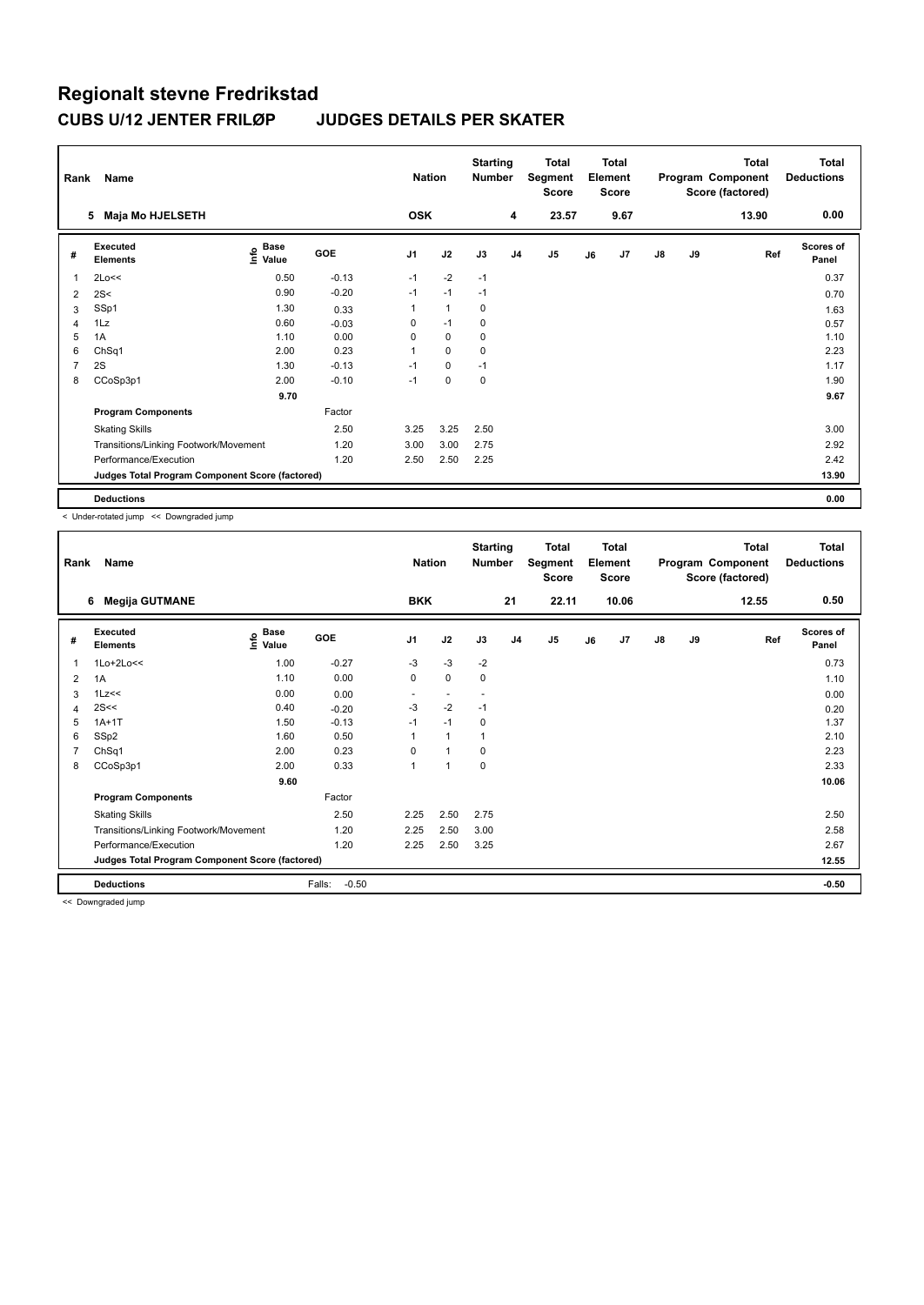| Rank | Name                                            |                            |            | <b>Nation</b>  |             | <b>Starting</b><br><b>Number</b> |                | Total<br>Segment<br><b>Score</b> |    | <b>Total</b><br>Element<br><b>Score</b> |               |    | <b>Total</b><br>Program Component<br>Score (factored) | <b>Total</b><br><b>Deductions</b> |
|------|-------------------------------------------------|----------------------------|------------|----------------|-------------|----------------------------------|----------------|----------------------------------|----|-----------------------------------------|---------------|----|-------------------------------------------------------|-----------------------------------|
|      | <b>Viktoria Iselin NORUM</b><br>7               |                            |            | <b>OI</b>      |             |                                  | 8              | 22.08                            |    | 9.53                                    |               |    | 12.55                                                 | 0.00                              |
| #    | Executed<br><b>Elements</b>                     | <b>Base</b><br>۴o<br>Value | <b>GOE</b> | J <sub>1</sub> | J2          | J3                               | J <sub>4</sub> | J5                               | J6 | J <sub>7</sub>                          | $\mathsf{J}8$ | J9 | Ref                                                   | <b>Scores of</b><br>Panel         |
| 1    | 1A                                              | 1.10                       | 0.00       | 0              | 0           | 0                                |                |                                  |    |                                         |               |    |                                                       | 1.10                              |
| 2    | 2S<                                             | 0.90                       | $-0.47$    | $-3$           | $-2$        | $-2$                             |                |                                  |    |                                         |               |    |                                                       | 0.43                              |
| 3    | CCoSp3p1                                        | 2.00                       | $-0.10$    | $-1$           | 0           | 0                                |                |                                  |    |                                         |               |    |                                                       | 1.90                              |
| 4    | $1F+1Lo$                                        | 1.00                       | 0.00       | 0              | 0           | 0                                |                |                                  |    |                                         |               |    |                                                       | 1.00                              |
| 5    | $1A+1Lo$                                        | 1.60                       | $-0.27$    | $-2$           | $-1$        | $-1$                             |                |                                  |    |                                         |               |    |                                                       | 1.33                              |
| 6    | ChSq1                                           | 2.00                       | 0.00       | $\Omega$       | $\mathbf 0$ | 0                                |                |                                  |    |                                         |               |    |                                                       | 2.00                              |
| 7    | 1Lz                                             | 0.60                       | 0.00       | 0              | $\mathbf 0$ | 0                                |                |                                  |    |                                         |               |    |                                                       | 0.60                              |
| 8    | CoSp2pB                                         | 1.10                       | 0.07       | 0              | $-1$        | 1                                |                |                                  |    |                                         |               |    |                                                       | 1.17                              |
|      |                                                 | 10.30                      |            |                |             |                                  |                |                                  |    |                                         |               |    |                                                       | 9.53                              |
|      | <b>Program Components</b>                       |                            | Factor     |                |             |                                  |                |                                  |    |                                         |               |    |                                                       |                                   |
|      | <b>Skating Skills</b>                           |                            | 2.50       | 2.50           | 2.75        | 2.25                             |                |                                  |    |                                         |               |    |                                                       | 2.50                              |
|      | Transitions/Linking Footwork/Movement           |                            | 1.20       | 2.75           | 2.50        | 2.25                             |                |                                  |    |                                         |               |    |                                                       | 2.50                              |
|      | Performance/Execution                           |                            | 1.20       | 3.00           | 2.75        | 2.50                             |                |                                  |    |                                         |               |    |                                                       | 2.75                              |
|      | Judges Total Program Component Score (factored) |                            |            |                |             |                                  |                |                                  |    |                                         |               |    |                                                       | 12.55                             |
|      | <b>Deductions</b>                               |                            |            |                |             |                                  |                |                                  |    |                                         |               |    |                                                       | 0.00                              |

< Under-rotated jump

| Rank           | Name                                            |                                  |         | <b>Nation</b>  |             | <b>Starting</b><br><b>Number</b> |                | Total<br>Segment<br><b>Score</b> |    | <b>Total</b><br>Element<br><b>Score</b> |               |    | <b>Total</b><br>Program Component<br>Score (factored) | <b>Total</b><br><b>Deductions</b> |
|----------------|-------------------------------------------------|----------------------------------|---------|----------------|-------------|----------------------------------|----------------|----------------------------------|----|-----------------------------------------|---------------|----|-------------------------------------------------------|-----------------------------------|
|                | <b>Ea Gunvor HERMSTAD</b><br>8                  |                                  |         | <b>TSK</b>     |             |                                  | $\mathbf{1}$   | 21.24                            |    | 10.21                                   |               |    | 11.03                                                 | 0.00                              |
| #              | Executed<br><b>Elements</b>                     | <b>Base</b><br>e Base<br>⊆ Value | GOE     | J <sub>1</sub> | J2          | J3                               | J <sub>4</sub> | J <sub>5</sub>                   | J6 | J7                                      | $\mathsf{J}8$ | J9 | Ref                                                   | Scores of<br>Panel                |
| 1              | 1S                                              | 0.40                             | 0.00    | 0              | $\mathbf 0$ | 0                                |                |                                  |    |                                         |               |    |                                                       | 0.40                              |
| 2              | $1F+1Lo$                                        | 1.00                             | 0.00    | 0              | $\mathbf 0$ | 0                                |                |                                  |    |                                         |               |    |                                                       | 1.00                              |
| 3              | 1A                                              | 1.10                             | $-0.13$ | $-1$           | $-1$        | 0                                |                |                                  |    |                                         |               |    |                                                       | 0.97                              |
| 4              | CCoSp3p1                                        | 2.00                             | $-0.10$ | $-1$           | 0           | 0                                |                |                                  |    |                                         |               |    |                                                       | 1.90                              |
| 5              | ChSq1                                           | 2.00                             | 0.00    | 0              | $\mathbf 0$ | 0                                |                |                                  |    |                                         |               |    |                                                       | 2.00                              |
| 6              | $1A+1Lo$                                        | 1.60                             | $-0.13$ | $-1$           | $-1$        | 0                                |                |                                  |    |                                         |               |    |                                                       | 1.47                              |
| $\overline{7}$ | 1F                                              | 0.50                             | 0.00    | 0              | $\mathbf 0$ | 0                                |                |                                  |    |                                         |               |    |                                                       | 0.50                              |
| 8              | CSp2                                            | 1.80                             | 0.17    | 0              | $\pmb{0}$   | 1                                |                |                                  |    |                                         |               |    |                                                       | 1.97                              |
|                |                                                 | 10.40                            |         |                |             |                                  |                |                                  |    |                                         |               |    |                                                       | 10.21                             |
|                | <b>Program Components</b>                       |                                  | Factor  |                |             |                                  |                |                                  |    |                                         |               |    |                                                       |                                   |
|                | <b>Skating Skills</b>                           |                                  | 2.50    | 2.25           | 2.50        | 2.25                             |                |                                  |    |                                         |               |    |                                                       | 2.33                              |
|                | Transitions/Linking Footwork/Movement           |                                  | 1.20    | 2.25           | 2.50        | 2.00                             |                |                                  |    |                                         |               |    |                                                       | 2.25                              |
|                | Performance/Execution                           |                                  | 1.20    | 2.00           | 2.25        | 2.00                             |                |                                  |    |                                         |               |    |                                                       | 2.08                              |
|                | Judges Total Program Component Score (factored) |                                  |         |                |             |                                  |                |                                  |    |                                         |               |    |                                                       | 11.03                             |
|                | <b>Deductions</b>                               |                                  |         |                |             |                                  |                |                                  |    |                                         |               |    |                                                       | 0.00                              |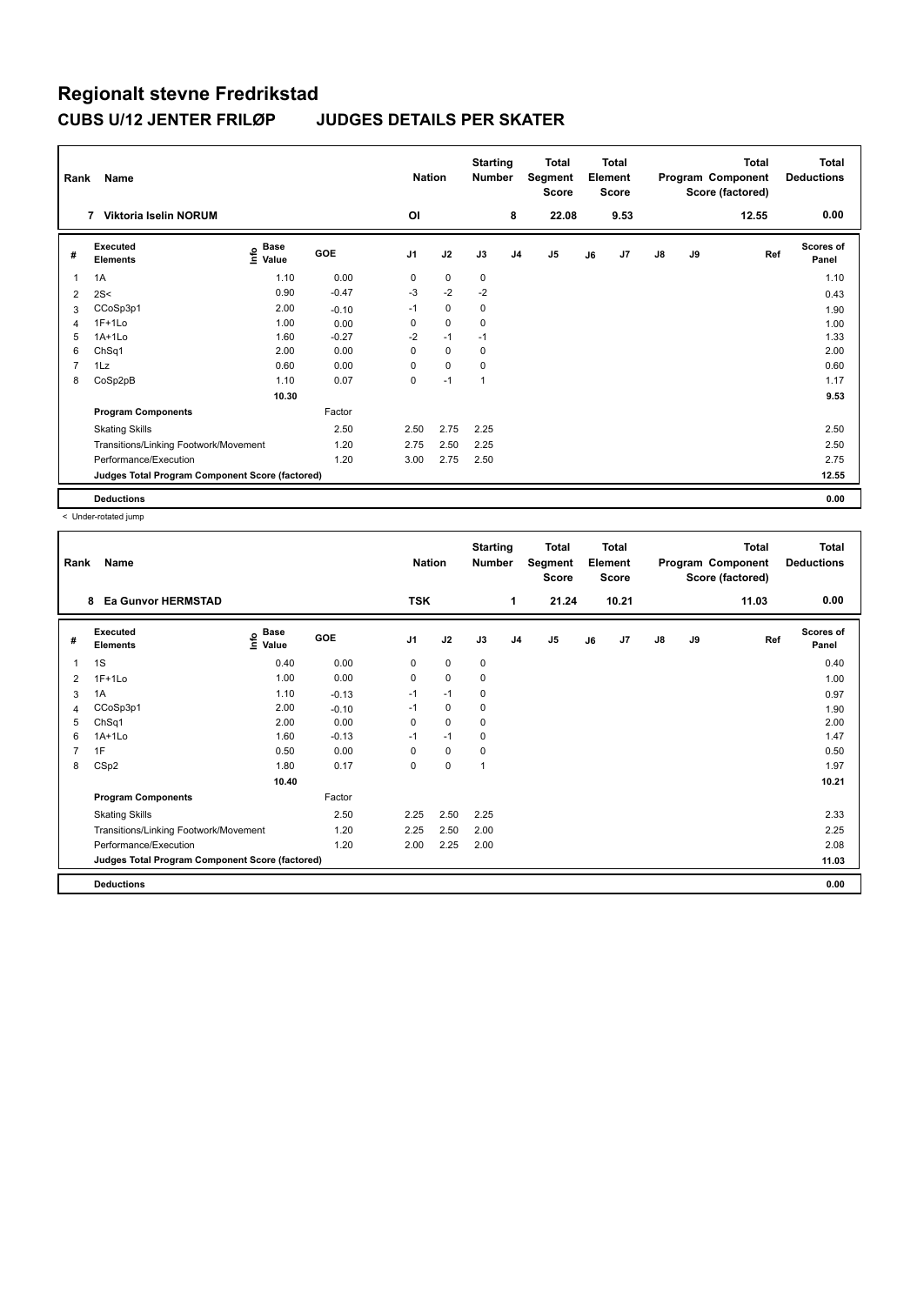| Rank           | Name                                            |                                    |                   | <b>Nation</b>  |              | <b>Starting</b><br><b>Number</b> |                | <b>Total</b><br>Segment<br><b>Score</b> |    | <b>Total</b><br>Element<br><b>Score</b> |               |    | <b>Total</b><br>Program Component<br>Score (factored) | <b>Total</b><br><b>Deductions</b> |
|----------------|-------------------------------------------------|------------------------------------|-------------------|----------------|--------------|----------------------------------|----------------|-----------------------------------------|----|-----------------------------------------|---------------|----|-------------------------------------------------------|-----------------------------------|
|                | <b>Iris RADDUM</b><br>9                         |                                    |                   | <b>BKK</b>     |              |                                  | 14             | 20.94                                   |    | 10.61                                   |               |    | 10.83                                                 | 0.50                              |
| #              | Executed<br><b>Elements</b>                     | <b>Base</b><br>$\frac{e}{E}$ Value | <b>GOE</b>        | J <sub>1</sub> | J2           | J3                               | J <sub>4</sub> | J <sub>5</sub>                          | J6 | J7                                      | $\mathsf{J}8$ | J9 | Ref                                                   | <b>Scores of</b><br>Panel         |
|                | $1A+1T$                                         | 1.50                               | 0.07              | 0              | $\mathbf{1}$ | 0                                |                |                                         |    |                                         |               |    |                                                       | 1.57                              |
| $\overline{2}$ | 2S<                                             | 0.90                               | $-0.40$           | -3             | $-1$         | $-2$                             |                |                                         |    |                                         |               |    |                                                       | 0.50                              |
| 3              | SSp2                                            | 1.60                               | 0.50              |                | $\mathbf{1}$ | 1                                |                |                                         |    |                                         |               |    |                                                       | 2.10                              |
| $\overline{4}$ | 1A                                              | 1.10                               | $-0.60$           | $-3$           | $-3$         | $-3$                             |                |                                         |    |                                         |               |    |                                                       | 0.50                              |
| 5              | 1Lz                                             | 0.60                               | $-0.10$           | $-1$           | $-2$         | 0                                |                |                                         |    |                                         |               |    |                                                       | 0.50                              |
| 6              | CCoSp3p1                                        | 2.00                               | $-0.10$           | $-1$           | $\mathbf 0$  | 0                                |                |                                         |    |                                         |               |    |                                                       | 1.90                              |
| 7              | ChSq1                                           | 2.00                               | 0.47              |                | $\mathbf{1}$ | $\mathbf 0$                      |                |                                         |    |                                         |               |    |                                                       | 2.47                              |
| 8              | $1F+1Lo$                                        | 1.00                               | 0.07              |                | $\mathbf 0$  | $\mathbf 0$                      |                |                                         |    |                                         |               |    |                                                       | 1.07                              |
|                |                                                 | 10.70                              |                   |                |              |                                  |                |                                         |    |                                         |               |    |                                                       | 10.61                             |
|                | <b>Program Components</b>                       |                                    | Factor            |                |              |                                  |                |                                         |    |                                         |               |    |                                                       |                                   |
|                | <b>Skating Skills</b>                           |                                    | 2.50              | 2.25           | 2.50         | 2.00                             |                |                                         |    |                                         |               |    |                                                       | 2.25                              |
|                | Transitions/Linking Footwork/Movement           |                                    | 1.20              | 2.25           | 2.50         | 1.75                             |                |                                         |    |                                         |               |    |                                                       | 2.17                              |
|                | Performance/Execution                           |                                    | 1.20              | 2.50           | 2.50         | 1.50                             |                |                                         |    |                                         |               |    |                                                       | 2.17                              |
|                | Judges Total Program Component Score (factored) |                                    |                   |                |              |                                  |                |                                         |    |                                         |               |    |                                                       | 10.83                             |
|                | <b>Deductions</b>                               |                                    | $-0.50$<br>Falls: |                |              |                                  |                |                                         |    |                                         |               |    |                                                       | $-0.50$                           |

< Under-rotated jump

| Rank | Name<br><b>Sunniva LUNDAR-HOPE</b>              |                                  |                   | <b>Nation</b> |              | <b>Starting</b><br><b>Number</b> | 3              | <b>Total</b><br>Segment<br><b>Score</b> |    | <b>Total</b><br>Element<br><b>Score</b> |               |    | <b>Total</b><br>Program Component<br>Score (factored) | Total<br><b>Deductions</b><br>0.50 |
|------|-------------------------------------------------|----------------------------------|-------------------|---------------|--------------|----------------------------------|----------------|-----------------------------------------|----|-----------------------------------------|---------------|----|-------------------------------------------------------|------------------------------------|
| 10   |                                                 |                                  |                   | <b>OSK</b>    |              |                                  |                | 19.25                                   |    | 8.50                                    |               |    | 11.25                                                 |                                    |
| #    | Executed<br><b>Elements</b>                     | <b>Base</b><br>e Base<br>⊆ Value | GOE               | J1            | J2           | J3                               | J <sub>4</sub> | J5                                      | J6 | J7                                      | $\mathsf{J}8$ | J9 | Ref                                                   | Scores of<br>Panel                 |
| 1    | 2S<<                                            | 0.40                             | $-0.30$           | $-3$          | $-3$         | $-3$                             |                |                                         |    |                                         |               |    |                                                       | 0.10                               |
| 2    | 1Lze+1T                                         | 0.90                             | $-0.17$           | $-2$          | $-2$         | $-1$                             |                |                                         |    |                                         |               |    |                                                       | 0.73                               |
| 3    | CSp1                                            | 1.40                             | 0.67              | 1             | $\mathbf{1}$ | $\overline{2}$                   |                |                                         |    |                                         |               |    |                                                       | 2.07                               |
| 4    | 1A                                              | 1.10                             | $-0.07$           | $-1$          | $\mathbf 0$  | 0                                |                |                                         |    |                                         |               |    |                                                       | 1.03                               |
| 5    | 1F                                              | 0.50                             | 0.00              | 0             | $\mathbf 0$  | $\mathbf 0$                      |                |                                         |    |                                         |               |    |                                                       | 0.50                               |
| 6    | ChSq1                                           | 2.00                             | 0.47              | 1             | $\mathbf 0$  | 1                                |                |                                         |    |                                         |               |    |                                                       | 2.47                               |
| 7    | $1A+1Lo$                                        | 1.60                             | 0.00              | $\Omega$      | $\mathbf 0$  | 0                                |                |                                         |    |                                         |               |    |                                                       | 1.60                               |
| 8    | CoSp0                                           | 0.00                             | 0.00              |               |              |                                  |                |                                         |    |                                         |               |    |                                                       | 0.00                               |
|      |                                                 | 7.90                             |                   |               |              |                                  |                |                                         |    |                                         |               |    |                                                       | 8.50                               |
|      | <b>Program Components</b>                       |                                  | Factor            |               |              |                                  |                |                                         |    |                                         |               |    |                                                       |                                    |
|      | <b>Skating Skills</b>                           |                                  | 2.50              | 2.75          | 2.50         | 2.25                             |                |                                         |    |                                         |               |    |                                                       | 2.50                               |
|      | Transitions/Linking Footwork/Movement           |                                  | 1.20              | 2.50          | 2.25         | 2.25                             |                |                                         |    |                                         |               |    |                                                       | 2.33                               |
|      | Performance/Execution                           |                                  | 1.20              | 1.75          | 1.75         | 2.00                             |                |                                         |    |                                         |               |    |                                                       | 1.83                               |
|      | Judges Total Program Component Score (factored) |                                  |                   |               |              |                                  |                |                                         |    |                                         |               |    |                                                       | 11.25                              |
|      | <b>Deductions</b>                               |                                  | Falls:<br>$-0.50$ |               |              |                                  |                |                                         |    |                                         |               |    |                                                       | $-0.50$                            |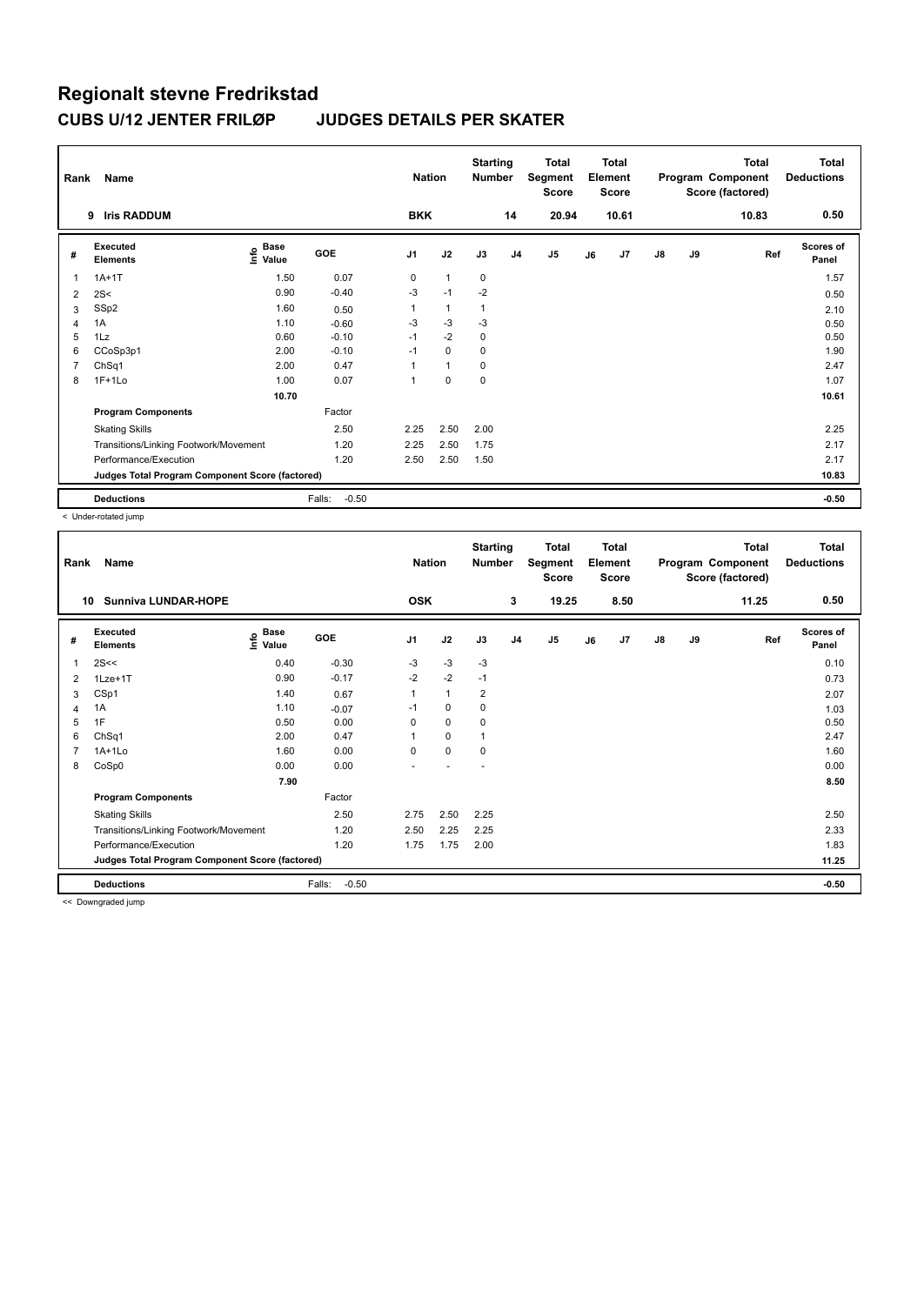| Rank           | Name                                            |                       |            | <b>Nation</b>  |                | <b>Starting</b><br><b>Number</b> |                | <b>Total</b><br>Segment<br><b>Score</b> |    | <b>Total</b><br>Element<br><b>Score</b> |    |    | <b>Total</b><br>Program Component<br>Score (factored) | <b>Total</b><br><b>Deductions</b> |
|----------------|-------------------------------------------------|-----------------------|------------|----------------|----------------|----------------------------------|----------------|-----------------------------------------|----|-----------------------------------------|----|----|-------------------------------------------------------|-----------------------------------|
|                | 11 Marthe Garnaas BERGUM                        |                       |            | <b>MKK</b>     |                |                                  | 19             | 18.78                                   |    | 10.10                                   |    |    | 8.68                                                  | 0.00                              |
| #              | Executed<br><b>Elements</b>                     | Base<br>lnfo<br>Value | <b>GOE</b> | J <sub>1</sub> | J2             | J3                               | J <sub>4</sub> | J5                                      | J6 | J7                                      | J8 | J9 | Ref                                                   | Scores of<br>Panel                |
| 1              | $1A+1L0$                                        | 1.60                  | 0.00       | 0              | $\mathbf 0$    | $\pmb{0}$                        |                |                                         |    |                                         |    |    |                                                       | 1.60                              |
| 2              | CoSp2pB                                         | 1.10                  | 0.50       | 1              | $\overline{1}$ | $\mathbf{1}$                     |                |                                         |    |                                         |    |    |                                                       | 1.60                              |
| 3              | 1Lo+1Lo                                         | 1.00                  | 0.00       | 0              | $\mathbf 0$    | 0                                |                |                                         |    |                                         |    |    |                                                       | 1.00                              |
| 4              | ChSq1                                           | 2.00                  | 0.23       | 0              | $\mathbf{1}$   | $\mathbf 0$                      |                |                                         |    |                                         |    |    |                                                       | 2.23                              |
| 5              | 1A                                              | 1.10                  | $-0.40$    | $-2$           | $-2$           | $-2$                             |                |                                         |    |                                         |    |    |                                                       | 0.70                              |
| 6              | SSp1                                            | 1.30                  | 0.17       | 0              | $\mathbf{1}$   | $\pmb{0}$                        |                |                                         |    |                                         |    |    |                                                       | 1.47                              |
| $\overline{7}$ | 2S                                              | 1.30                  | $-0.40$    | $-2$           | $-2$           | $-2$                             |                |                                         |    |                                         |    |    |                                                       | 0.90                              |
| 8              | 1Lz                                             | 0.60                  | 0.00       | 0              | $\pmb{0}$      | $\pmb{0}$                        |                |                                         |    |                                         |    |    |                                                       | 0.60                              |
|                |                                                 | 10.00                 |            |                |                |                                  |                |                                         |    |                                         |    |    |                                                       | 10.10                             |
|                | <b>Program Components</b>                       |                       | Factor     |                |                |                                  |                |                                         |    |                                         |    |    |                                                       |                                   |
|                | <b>Skating Skills</b>                           |                       | 2.50       | 1.75           | 1.75           | 1.50                             |                |                                         |    |                                         |    |    |                                                       | 1.67                              |
|                | Transitions/Linking Footwork/Movement           |                       | 1.20       | 1.75           | 2.00           | 1.50                             |                |                                         |    |                                         |    |    |                                                       | 1.75                              |
|                | Performance/Execution                           |                       | 1.20       | 2.25           | 2.25           | 1.50                             |                |                                         |    |                                         |    |    |                                                       | 2.00                              |
|                | Judges Total Program Component Score (factored) |                       |            |                |                |                                  |                |                                         |    |                                         |    |    |                                                       | 8.68                              |
|                | <b>Deductions</b>                               |                       |            |                |                |                                  |                |                                         |    |                                         |    |    |                                                       | 0.00                              |
|                |                                                 |                       |            |                |                |                                  |                |                                         |    |                                         |    |    |                                                       |                                   |
|                |                                                 |                       |            |                |                |                                  |                |                                         |    |                                         |    |    |                                                       |                                   |
| Rank           | Name                                            |                       |            | <b>Nation</b>  |                | <b>Starting</b><br><b>Number</b> |                | <b>Total</b><br>Segment<br><b>Score</b> |    | <b>Total</b><br>Element<br><b>Score</b> |    |    | <b>Total</b><br>Program Component<br>Score (factored) | <b>Total</b><br><b>Deductions</b> |
|                | 12 Maja QVORTRUP                                |                       |            | <b>IKK</b>     |                |                                  | 13             | 17.61                                   |    | 8.71                                    |    |    | 8.90                                                  | 0.00                              |
| #              | Executed                                        | <b>Base</b>           | <b>GOE</b> | J1             | J2             | J3                               | J <sub>4</sub> | J5                                      | J6 | J7                                      | J8 | J9 | Ref                                                   | <b>Scores of</b>                  |
|                | <b>Elements</b>                                 | ۴o<br>Value           |            |                |                |                                  |                |                                         |    |                                         |    |    |                                                       | Panel                             |
| 1              | 1A                                              | 1.10                  | $-0.53$    | $-3$           | $-3$           | $-2$                             |                |                                         |    |                                         |    |    |                                                       | 0.57                              |
| $\overline{2}$ | 1Lo                                             | 0.50                  | 0.00       | 0              | $\mathbf 0$    | $\pmb{0}$                        |                |                                         |    |                                         |    |    |                                                       | 0.50                              |
| 3              | $1S+1L0$                                        | 0.90                  | 0.07       | $\overline{1}$ | $\pmb{0}$      | 0                                |                |                                         |    |                                         |    |    |                                                       | 0.97                              |
| 4              | 1Lz                                             | Ţ<br>0.60             | $-0.10$    | $-1$           | $-1$           | $-1$                             |                |                                         |    |                                         |    |    |                                                       | 0.50                              |
| 5              | <b>USpB</b>                                     | 1.00                  | 0.17       | $\mathbf{1}$   | $\pmb{0}$      | $\pmb{0}$                        |                |                                         |    |                                         |    |    |                                                       | 1.17                              |
| 6              | 1F                                              | 0.50                  | 0.00       | 0              | $\pmb{0}$      | $\pmb{0}$                        |                |                                         |    |                                         |    |    |                                                       | 0.50                              |
| $\overline{7}$ | Ch <sub>Sq1</sub>                               | 2.00                  | 0.07       | $-1$           | $\overline{1}$ | 0                                |                |                                         |    |                                         |    |    |                                                       | 2.07                              |
| 8              | SSp2                                            | 1.60                  | 0.83       | 1              | $\overline{1}$ | 3                                |                |                                         |    |                                         |    |    |                                                       | 2.43                              |
|                |                                                 | 8.20                  |            |                |                |                                  |                |                                         |    |                                         |    |    |                                                       | 8.71                              |
|                | <b>Program Components</b>                       |                       | Factor     |                |                |                                  |                |                                         |    |                                         |    |    |                                                       |                                   |
|                | <b>Skating Skills</b>                           |                       | 2.50       | 1.75           | 1.75           | 2.25                             |                |                                         |    |                                         |    |    |                                                       | 1.92                              |
|                | Transitions/Linking Footwork/Movement           |                       | 1.20       | 1.50           | 1.50           | 2.25                             |                |                                         |    |                                         |    |    |                                                       | 1.75                              |
|                | Performance/Execution                           |                       | 1.20       | 1.75           | 1.50           | 1.75                             |                |                                         |    |                                         |    |    |                                                       | 1.67                              |
|                | Judges Total Program Component Score (factored) |                       |            |                |                |                                  |                |                                         |    |                                         |    |    |                                                       | 8.90                              |

! Not clear edge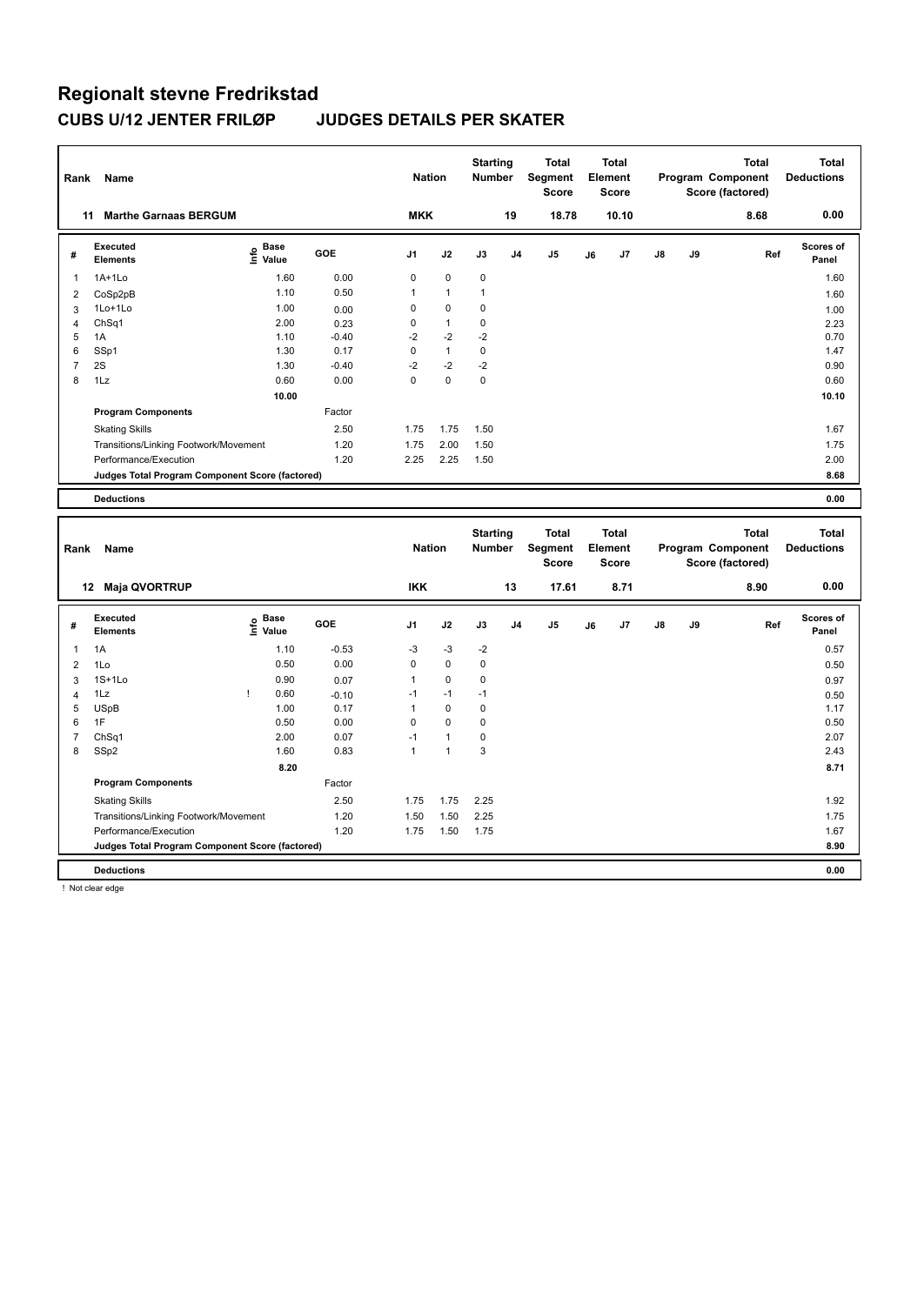| Rank | Name                                            |                              |            | <b>Nation</b>  |             | <b>Starting</b><br><b>Number</b> |                | <b>Total</b><br>Segment<br>Score |    | <b>Total</b><br>Element<br>Score |               |    | <b>Total</b><br>Program Component<br>Score (factored) | <b>Total</b><br><b>Deductions</b> |
|------|-------------------------------------------------|------------------------------|------------|----------------|-------------|----------------------------------|----------------|----------------------------------|----|----------------------------------|---------------|----|-------------------------------------------------------|-----------------------------------|
|      | <b>Mia RISA GOMEZ</b><br>13                     |                              |            | <b>SKK</b>     |             |                                  | 16             | 17.26                            |    | 7.56                             |               |    | 9.70                                                  | 0.00                              |
| #    | Executed<br><b>Elements</b>                     | <b>Base</b><br>Info<br>Value | <b>GOE</b> | J <sub>1</sub> | J2          | J3                               | J <sub>4</sub> | J5                               | J6 | J <sub>7</sub>                   | $\mathsf{J}8$ | J9 | Ref                                                   | <b>Scores of</b><br>Panel         |
| 1    | 2S<<                                            | 0.40                         | $-0.17$    | $-2$           | $-2$        | $-1$                             |                |                                  |    |                                  |               |    |                                                       | 0.23                              |
| 2    | 1F                                              | 0.50                         | 0.00       | $\mathbf 0$    | $\mathbf 0$ | 0                                |                |                                  |    |                                  |               |    |                                                       | 0.50                              |
| 3    | 1A                                              | 1.10                         | $-0.27$    | $-1$           | $-1$        | $-2$                             |                |                                  |    |                                  |               |    |                                                       | 0.83                              |
| 4    | SSpB                                            | 1.10                         | $-0.10$    | $-1$           | 0           | 0                                |                |                                  |    |                                  |               |    |                                                       | 1.00                              |
| 5    | ChSq1                                           | 2.00                         | $-0.17$    | $-1$           | $\mathbf 0$ | 0                                |                |                                  |    |                                  |               |    |                                                       | 1.83                              |
| 6    | 1A                                              | 1.10                         | $-0.13$    | $-1$           | $-1$        | 0                                |                |                                  |    |                                  |               |    |                                                       | 0.97                              |
| 7    | 1Lz                                             | 0.60                         | 0.00       | $\Omega$       | $\mathbf 0$ | 0                                |                |                                  |    |                                  |               |    |                                                       | 0.60                              |
| 8    | CCoSp2p1                                        | 1.70                         | $-0.10$    | $-1$           | $\Omega$    | $\Omega$                         |                |                                  |    |                                  |               |    |                                                       | 1.60                              |
|      |                                                 | 8.50                         |            |                |             |                                  |                |                                  |    |                                  |               |    |                                                       | 7.56                              |
|      | <b>Program Components</b>                       |                              | Factor     |                |             |                                  |                |                                  |    |                                  |               |    |                                                       |                                   |
|      | <b>Skating Skills</b>                           |                              | 2.50       | 1.75           | 2.25        | 2.00                             |                |                                  |    |                                  |               |    |                                                       | 2.00                              |
|      | Transitions/Linking Footwork/Movement           |                              | 1.20       | 2.00           | 2.25        | 2.00                             |                |                                  |    |                                  |               |    |                                                       | 2.08                              |
|      | Performance/Execution                           |                              | 1.20       | 2.00           | 2.00        | 1.50                             |                |                                  |    |                                  |               |    |                                                       | 1.83                              |
|      | Judges Total Program Component Score (factored) |                              |            |                |             |                                  |                |                                  |    |                                  |               |    |                                                       | 9.70                              |
|      | <b>Deductions</b>                               |                              |            |                |             |                                  |                |                                  |    |                                  |               |    |                                                       | 0.00                              |

| Rank | Name                                            |                                           |                   | <b>Nation</b>  |             | <b>Starting</b><br>Number |                | Total<br>Segment<br><b>Score</b> |    | <b>Total</b><br>Element<br><b>Score</b> |               |    | <b>Total</b><br>Program Component<br>Score (factored) | <b>Total</b><br><b>Deductions</b> |
|------|-------------------------------------------------|-------------------------------------------|-------------------|----------------|-------------|---------------------------|----------------|----------------------------------|----|-----------------------------------------|---------------|----|-------------------------------------------------------|-----------------------------------|
| 14   | <b>Christina JENSEN</b>                         |                                           |                   | <b>SKK</b>     |             |                           | 5              | 17.03                            |    | 8.53                                    |               |    | 9.00                                                  | 0.50                              |
| #    | Executed<br><b>Elements</b>                     | $\frac{e}{E}$ Base<br>$\frac{E}{E}$ Value | GOE               | J <sub>1</sub> | J2          | J3                        | J <sub>4</sub> | J <sub>5</sub>                   | J6 | J7                                      | $\mathsf{J}8$ | J9 | Ref                                                   | <b>Scores of</b><br>Panel         |
| 1    | 1A                                              | 1.10                                      | 0.00              | 0              | $\mathbf 0$ | 0                         |                |                                  |    |                                         |               |    |                                                       | 1.10                              |
| 2    | 1Lz+1A+SEQ                                      | 1.36                                      | 0.00              | 0              | 0           | 0                         |                |                                  |    |                                         |               |    |                                                       | 1.36                              |
| 3    | SSp1                                            | 1.30                                      | $-0.20$           | $-1$           | $-1$        | 0                         |                |                                  |    |                                         |               |    |                                                       | 1.10                              |
| 4    | $1$ Lo $+1$ Lo                                  | 1.00                                      | 0.00              | 0              | 0           | 0                         |                |                                  |    |                                         |               |    |                                                       | 1.00                              |
| 5    | ChSq1                                           | 2.00                                      | 0.00              | 0              | $\mathbf 0$ | 0                         |                |                                  |    |                                         |               |    |                                                       | 2.00                              |
| 6    | 1F                                              | 0.50                                      | $-0.03$           | 0              | $-1$        | 0                         |                |                                  |    |                                         |               |    |                                                       | 0.47                              |
| 7    | 2S                                              | 1.30                                      | $-0.60$           | $-3$           | $-3$        | -3                        |                |                                  |    |                                         |               |    |                                                       | 0.70                              |
| 8    | CoSp2pB                                         | 1.10                                      | $-0.30$           | $-1$           | $-1$        | $-1$                      |                |                                  |    |                                         |               |    |                                                       | 0.80                              |
|      |                                                 | 9.66                                      |                   |                |             |                           |                |                                  |    |                                         |               |    |                                                       | 8.53                              |
|      | <b>Program Components</b>                       |                                           | Factor            |                |             |                           |                |                                  |    |                                         |               |    |                                                       |                                   |
|      | <b>Skating Skills</b>                           |                                           | 2.50              | 2.25           | 2.00        | 1.75                      |                |                                  |    |                                         |               |    |                                                       | 2.00                              |
|      | Transitions/Linking Footwork/Movement           |                                           | 1.20              | 1.75           | 1.75        | 1.75                      |                |                                  |    |                                         |               |    |                                                       | 1.75                              |
|      | Performance/Execution                           |                                           | 1.20              | 1.75           | 1.50        | 1.50                      |                |                                  |    |                                         |               |    |                                                       | 1.58                              |
|      | Judges Total Program Component Score (factored) |                                           |                   |                |             |                           |                |                                  |    |                                         |               |    |                                                       | 9.00                              |
|      | <b>Deductions</b>                               |                                           | Falls:<br>$-0.50$ |                |             |                           |                |                                  |    |                                         |               |    |                                                       | $-0.50$                           |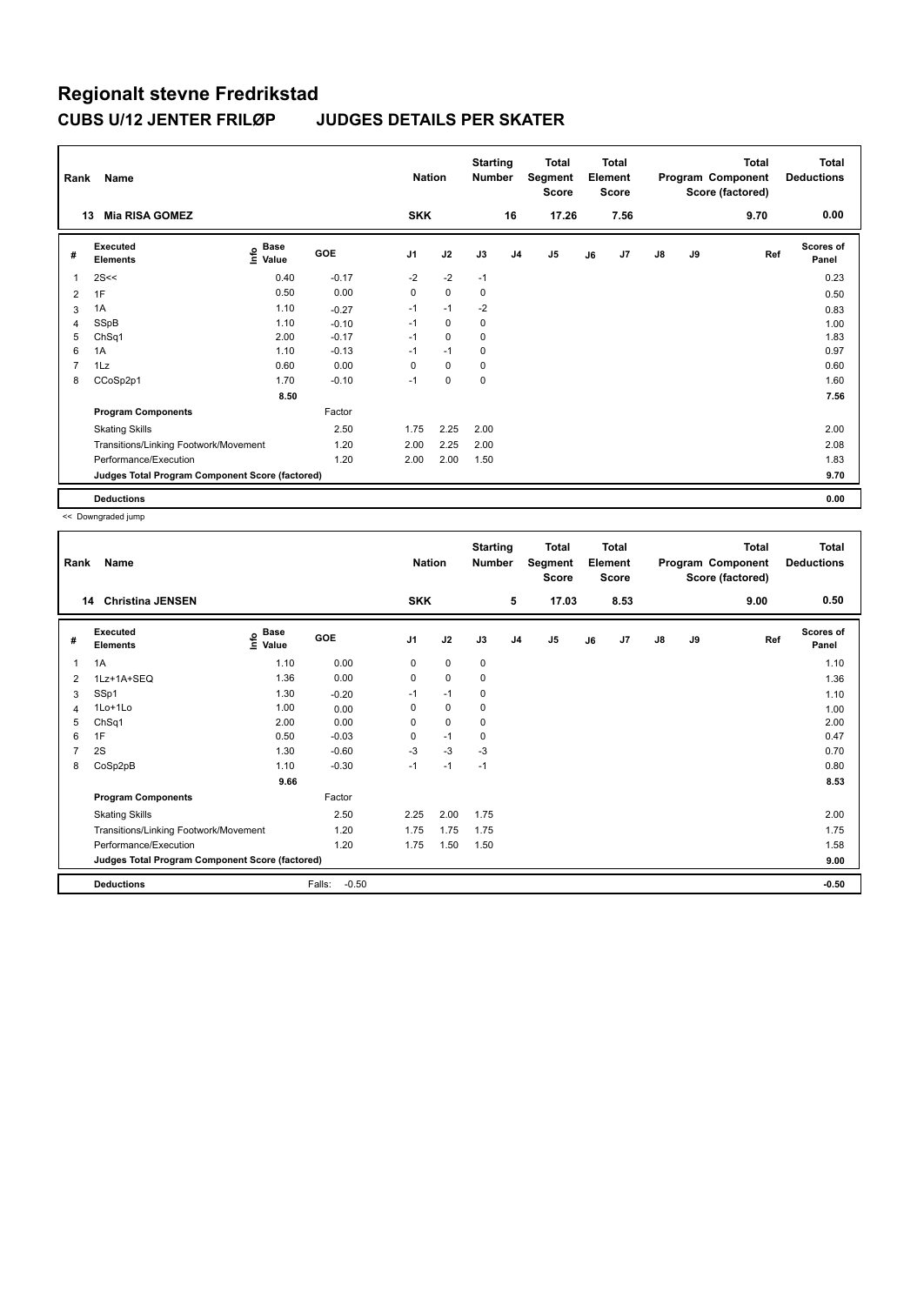| Rank           | Name                                            |                     |         | <b>Nation</b>  |             | <b>Starting</b><br><b>Number</b> |                | <b>Total</b><br>Segment<br>Score |    | <b>Total</b><br>Element<br><b>Score</b> |               |    | <b>Total</b><br>Program Component<br>Score (factored) | <b>Total</b><br><b>Deductions</b> |
|----------------|-------------------------------------------------|---------------------|---------|----------------|-------------|----------------------------------|----------------|----------------------------------|----|-----------------------------------------|---------------|----|-------------------------------------------------------|-----------------------------------|
|                | <b>Helene Aikio BEITMANN</b><br>15              |                     |         | <b>SSK</b>     |             |                                  | 9              | 16.77                            |    | 8.79                                    |               |    | 7.98                                                  | 0.00                              |
| #              | Executed<br><b>Elements</b>                     | Base<br>۴o<br>Value | GOE     | J <sub>1</sub> | J2          | J3                               | J <sub>4</sub> | J5                               | J6 | J7                                      | $\mathsf{J}8$ | J9 | Ref                                                   | <b>Scores of</b><br>Panel         |
|                | 2S<                                             | 0.90                | $-0.47$ | $-2$           | $-2$        | $-3$                             |                |                                  |    |                                         |               |    |                                                       | 0.43                              |
| 2              | 1Lz                                             | 0.60                | $-0.07$ | $-1$           | $-1$        | 0                                |                |                                  |    |                                         |               |    |                                                       | 0.53                              |
| 3              | CCoSp3pB                                        | 1.70                | 0.00    | 0              | 0           | 0                                |                |                                  |    |                                         |               |    |                                                       | 1.70                              |
| 4              | ChSq1                                           | 2.00                | $-0.17$ | $-1$           | 0           | 0                                |                |                                  |    |                                         |               |    |                                                       | 1.83                              |
| 5              | $1F+1L0$                                        | 1.00                | $-0.03$ | $-1$           | $\mathbf 0$ | 0                                |                |                                  |    |                                         |               |    |                                                       | 0.97                              |
| 6              | 1A                                              | 1.10                | $-0.07$ | $-1$           | $\mathbf 0$ | 0                                |                |                                  |    |                                         |               |    |                                                       | 1.03                              |
| $\overline{7}$ | 1Lo+1Lo                                         | 1.00                | 0.00    | 0              | $\mathbf 0$ | 0                                |                |                                  |    |                                         |               |    |                                                       | 1.00                              |
| 8              | SSp1                                            | 1.30                | 0.00    | 0              | $\mathbf 0$ | $\mathbf 0$                      |                |                                  |    |                                         |               |    |                                                       | 1.30                              |
|                |                                                 | 9.60                |         |                |             |                                  |                |                                  |    |                                         |               |    |                                                       | 8.79                              |
|                | <b>Program Components</b>                       |                     | Factor  |                |             |                                  |                |                                  |    |                                         |               |    |                                                       |                                   |
|                | <b>Skating Skills</b>                           |                     | 2.50    | 1.75           | 1.50        | 1.75                             |                |                                  |    |                                         |               |    |                                                       | 1.67                              |
|                | Transitions/Linking Footwork/Movement           |                     | 1.20    | 2.00           | 1.50        | 1.50                             |                |                                  |    |                                         |               |    |                                                       | 1.67                              |
|                | Performance/Execution                           |                     | 1.20    | 1.75           | 1.50        | 1.25                             |                |                                  |    |                                         |               |    |                                                       | 1.50                              |
|                | Judges Total Program Component Score (factored) |                     |         |                |             |                                  |                |                                  |    |                                         |               |    |                                                       | 7.98                              |
|                | <b>Deductions</b>                               |                     |         |                |             |                                  |                |                                  |    |                                         |               |    |                                                       | 0.00                              |

< Under-rotated jump

| Rank           | Name                                            |                                  |                   | <b>Nation</b>  |                          | <b>Starting</b><br><b>Number</b> |                | <b>Total</b><br>Segment<br><b>Score</b> |    | <b>Total</b><br>Element<br><b>Score</b> |               |    | <b>Total</b><br>Program Component<br>Score (factored) | Total<br><b>Deductions</b> |
|----------------|-------------------------------------------------|----------------------------------|-------------------|----------------|--------------------------|----------------------------------|----------------|-----------------------------------------|----|-----------------------------------------|---------------|----|-------------------------------------------------------|----------------------------|
| 16             | <b>Anna Utskot VAKSDAL</b>                      |                                  |                   | <b>BKK</b>     |                          |                                  | 17             | 16.56                                   |    | 7.23                                    |               |    | 10.33                                                 | 1.00                       |
| #              | Executed<br><b>Elements</b>                     | <b>Base</b><br>e Base<br>⊆ Value | GOE               | J <sub>1</sub> | J2                       | J3                               | J <sub>4</sub> | J <sub>5</sub>                          | J6 | J7                                      | $\mathsf{J}8$ | J9 | Ref                                                   | Scores of<br>Panel         |
| 1              | 1A<<                                            | 0.00                             | 0.00              | ٠              | $\overline{\phantom{a}}$ | $\overline{\phantom{a}}$         |                |                                         |    |                                         |               |    |                                                       | 0.00                       |
| 2              | CoSp3p1                                         | 1.70                             | 0.00              | 0              | 0                        | 0                                |                |                                         |    |                                         |               |    |                                                       | 1.70                       |
| 3              | 1Lo+1Lo                                         | 1.00                             | 0.00              | 0              | 0                        | 0                                |                |                                         |    |                                         |               |    |                                                       | 1.00                       |
| 4              | 1Lz                                             | 0.60                             | $-0.10$           | $-1$           | $-1$                     | $-1$                             |                |                                         |    |                                         |               |    |                                                       | 0.50                       |
| 5              | SSpB                                            | 1.10                             | $-0.20$           | $-1$           | $-1$                     | 0                                |                |                                         |    |                                         |               |    |                                                       | 0.90                       |
| 6              | $1S+1L0$                                        | 0.90                             | $-0.27$           | $-3$           | $-3$                     | $-2$                             |                |                                         |    |                                         |               |    |                                                       | 0.63                       |
| $\overline{7}$ | 1F                                              | 0.50                             | 0.00              | 0              | 0                        | 0                                |                |                                         |    |                                         |               |    |                                                       | 0.50                       |
| 8              | ChSq1                                           | 2.00                             | 0.00              | 0              | $\mathbf 0$              | 0                                |                |                                         |    |                                         |               |    |                                                       | 2.00                       |
|                |                                                 | 7.80                             |                   |                |                          |                                  |                |                                         |    |                                         |               |    |                                                       | 7.23                       |
|                | <b>Program Components</b>                       |                                  | Factor            |                |                          |                                  |                |                                         |    |                                         |               |    |                                                       |                            |
|                | <b>Skating Skills</b>                           |                                  | 2.50              | 2.25           | 2.25                     | 2.00                             |                |                                         |    |                                         |               |    |                                                       | 2.17                       |
|                | Transitions/Linking Footwork/Movement           |                                  | 1.20              | 2.25           | 2.00                     | 2.25                             |                |                                         |    |                                         |               |    |                                                       | 2.17                       |
|                | Performance/Execution                           |                                  | 1.20              | 1.75           | 1.75                     | 2.25                             |                |                                         |    |                                         |               |    |                                                       | 1.92                       |
|                | Judges Total Program Component Score (factored) |                                  |                   |                |                          |                                  |                |                                         |    |                                         |               |    |                                                       | 10.33                      |
|                | <b>Deductions</b>                               |                                  | Falls:<br>$-1.00$ |                |                          |                                  |                |                                         |    |                                         |               |    |                                                       | $-1.00$                    |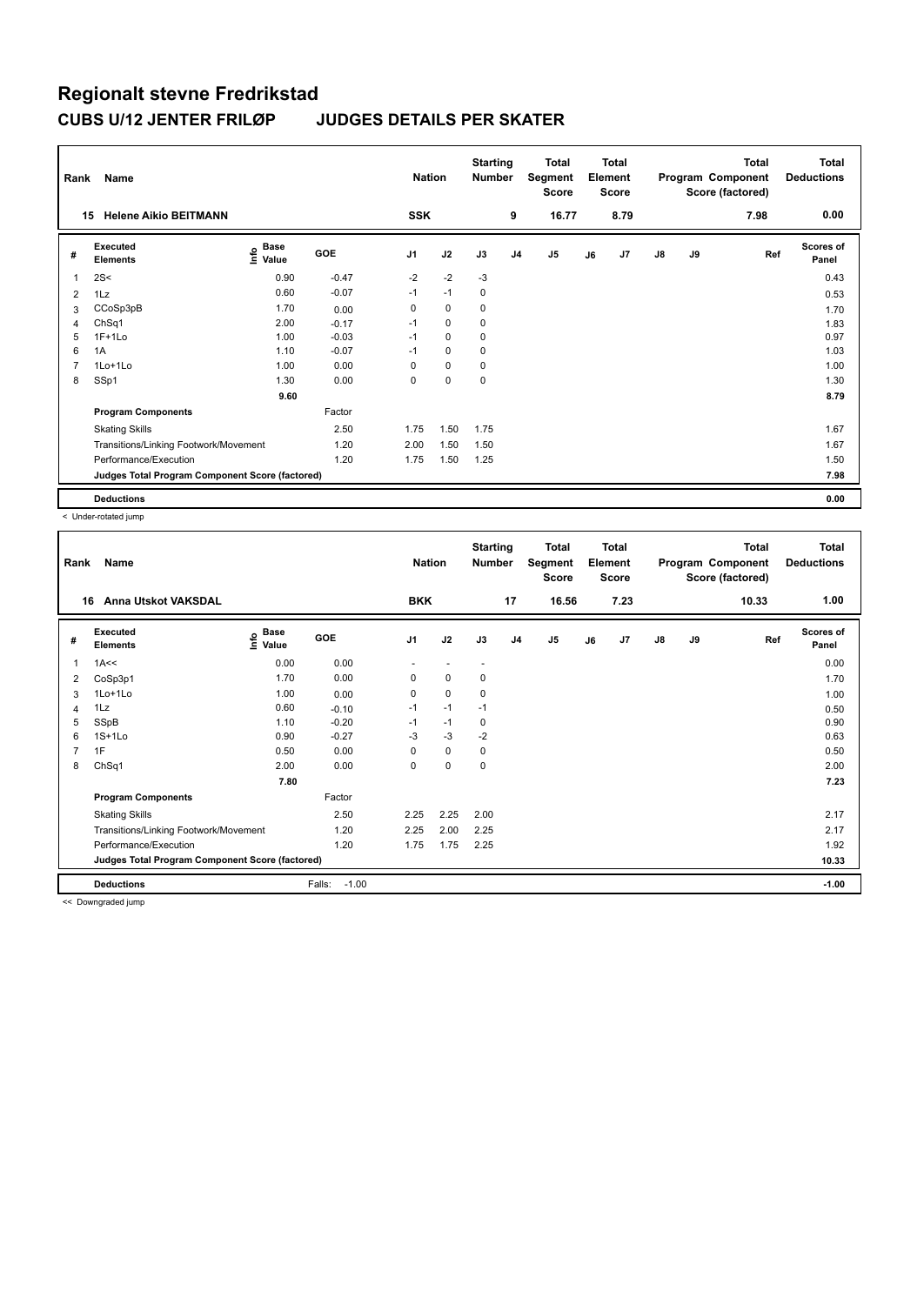| Rank           | Name                                            |                              |                   | <b>Nation</b>  |             | <b>Starting</b><br><b>Number</b> |                | <b>Total</b><br>Segment<br><b>Score</b> |    | <b>Total</b><br>Element<br><b>Score</b> |    |    | <b>Total</b><br>Program Component<br>Score (factored) | <b>Total</b><br><b>Deductions</b> |
|----------------|-------------------------------------------------|------------------------------|-------------------|----------------|-------------|----------------------------------|----------------|-----------------------------------------|----|-----------------------------------------|----|----|-------------------------------------------------------|-----------------------------------|
|                | 17 Eirill Eikanger FULLU                        |                              |                   | OI             |             |                                  | $\mathbf{2}$   | 16.41                                   |    | 8.31                                    |    |    | 9.10                                                  | 1.00                              |
| #              | Executed<br><b>Elements</b>                     | Base<br>lnfo<br>Value        | GOE               | J1             | J2          | J3                               | J <sub>4</sub> | J5                                      | J6 | J7                                      | J8 | J9 | Ref                                                   | Scores of<br>Panel                |
| 1              | 2S                                              | 1.30                         | $-0.60$           | $-3$           | $-3$        | $-3$                             |                |                                         |    |                                         |    |    |                                                       | 0.70                              |
| $\overline{2}$ | 1A                                              | 1.10                         | $-0.60$           | $-3$           | $-3$        | $-3$                             |                |                                         |    |                                         |    |    |                                                       | 0.50                              |
| 3              | CoSp3p1                                         | 1.70                         | 0.17              | 0              | $\mathbf 0$ | $\mathbf{1}$                     |                |                                         |    |                                         |    |    |                                                       | 1.87                              |
| 4              | Ch <sub>Sq1</sub>                               | 2.00                         | $-0.33$           | $-1$           | $-1$        | $\mathbf 0$                      |                |                                         |    |                                         |    |    |                                                       | 1.67                              |
| 5              | 1A                                              | 1.10                         | $-0.13$           | $-1$           | $-1$        | 0                                |                |                                         |    |                                         |    |    |                                                       | 0.97                              |
| 6              | 1Lz+1Lo                                         | 1.10                         | 0.00              | $\mathbf 0$    | $\pmb{0}$   | $\pmb{0}$                        |                |                                         |    |                                         |    |    |                                                       | 1.10                              |
| $\overline{7}$ | $1F+1Lo$                                        | 1.00                         | 0.00              | 0              | $\pmb{0}$   | $\pmb{0}$                        |                |                                         |    |                                         |    |    |                                                       | 1.00                              |
| 8              | CSpB                                            | 1.10                         | $-0.60$           | $-2$           | $-2$        | $-2$                             |                |                                         |    |                                         |    |    |                                                       | 0.50                              |
|                |                                                 | 10.40                        |                   |                |             |                                  |                |                                         |    |                                         |    |    |                                                       | 8.31                              |
|                | <b>Program Components</b>                       |                              | Factor            |                |             |                                  |                |                                         |    |                                         |    |    |                                                       |                                   |
|                | <b>Skating Skills</b>                           |                              | 2.50              | 1.75           | 2.00        | 2.00                             |                |                                         |    |                                         |    |    |                                                       | 1.92                              |
|                | Transitions/Linking Footwork/Movement           |                              | 1.20              | 2.00           | 1.75        | 2.00                             |                |                                         |    |                                         |    |    |                                                       | 1.92                              |
|                | Performance/Execution                           |                              | 1.20              | 1.50           | 1.50        | 2.00                             |                |                                         |    |                                         |    |    |                                                       | 1.67                              |
|                | Judges Total Program Component Score (factored) |                              |                   |                |             |                                  |                |                                         |    |                                         |    |    |                                                       | 9.10                              |
|                | <b>Deductions</b>                               |                              | $-1.00$<br>Falls: |                |             |                                  |                |                                         |    |                                         |    |    |                                                       | $-1.00$                           |
|                |                                                 |                              |                   |                |             |                                  |                |                                         |    |                                         |    |    |                                                       |                                   |
|                |                                                 |                              |                   |                |             |                                  |                |                                         |    |                                         |    |    |                                                       |                                   |
| Rank           | <b>Name</b>                                     |                              |                   | <b>Nation</b>  |             | <b>Starting</b><br><b>Number</b> |                | <b>Total</b><br>Segment<br><b>Score</b> |    | <b>Total</b><br>Element<br><b>Score</b> |    |    | <b>Total</b><br>Program Component<br>Score (factored) | <b>Total</b><br><b>Deductions</b> |
|                | 18 Charlotte VRANGSAGEN                         |                              |                   | <b>KKK</b>     |             |                                  | 20             | 13.37                                   |    | 6.44                                    |    |    | 6.93                                                  | 0.00                              |
| #              | Executed<br><b>Elements</b>                     | <b>Base</b><br>lnfo<br>Value | <b>GOE</b>        | J <sub>1</sub> | J2          | J3                               | J <sub>4</sub> | J <sub>5</sub>                          | J6 | J7                                      | J8 | J9 | Ref                                                   | Scores of<br>Panel                |
| 1              | CSpB                                            | 1.10                         | $-0.10$           | 0              | $-1$        | $\pmb{0}$                        |                |                                         |    |                                         |    |    |                                                       | 1.00                              |
| $\overline{2}$ | $1S+1T$                                         | 0.80                         | 0.00              | 0              | $\mathbf 0$ | $\pmb{0}$                        |                |                                         |    |                                         |    |    |                                                       | 0.80                              |
| 3              | 1Lz                                             | 0.60<br>ı                    | $-0.10$           | $-1$           | $-1$        | $-1$                             |                |                                         |    |                                         |    |    |                                                       | 0.50                              |
| 4              | 1Lo+1Lo                                         | 1.00                         | 0.00              | 0              | $\mathbf 0$ | $\mathbf 0$                      |                |                                         |    |                                         |    |    |                                                       | 1.00                              |
| 5              | ChSq1                                           | 2.00                         | $-0.33$           | $-1$           | $-1$        | $\pmb{0}$                        |                |                                         |    |                                         |    |    |                                                       | 1.67                              |
| 6              | $1F+1Lo$                                        | 1.00                         | $-0.03$           | $-1$           | $\mathbf 0$ | $\mathbf 0$                      |                |                                         |    |                                         |    |    |                                                       | 0.97                              |
| $\overline{7}$ | Cosp0                                           | 0.00                         | 0.00              | ä,             | ÷,          | ä,                               |                |                                         |    |                                         |    |    |                                                       | 0.00                              |
| 8              | 1F                                              | 0.50                         | 0.00              | $\Omega$       | $\mathbf 0$ | $\mathbf 0$                      |                |                                         |    |                                         |    |    |                                                       | 0.50                              |
|                |                                                 | 7.00                         |                   |                |             |                                  |                |                                         |    |                                         |    |    |                                                       | 6.44                              |
|                | <b>Program Components</b>                       |                              | Factor            |                |             |                                  |                |                                         |    |                                         |    |    |                                                       |                                   |
|                | <b>Skating Skills</b>                           |                              | 2.50              | 1.50           | 1.25        | 1.25                             |                |                                         |    |                                         |    |    |                                                       | 1.33                              |
|                | Transitions/Linking Footwork/Movement           |                              | 1.20              | 1.75           | 1.25        | 1.25                             |                |                                         |    |                                         |    |    |                                                       | 1.42                              |
|                | Performance/Execution                           |                              | 1.20              | 1.75           | 1.50        | 1.50                             |                |                                         |    |                                         |    |    |                                                       | 1.58                              |

**Deductions 0.00**

! Not clear edge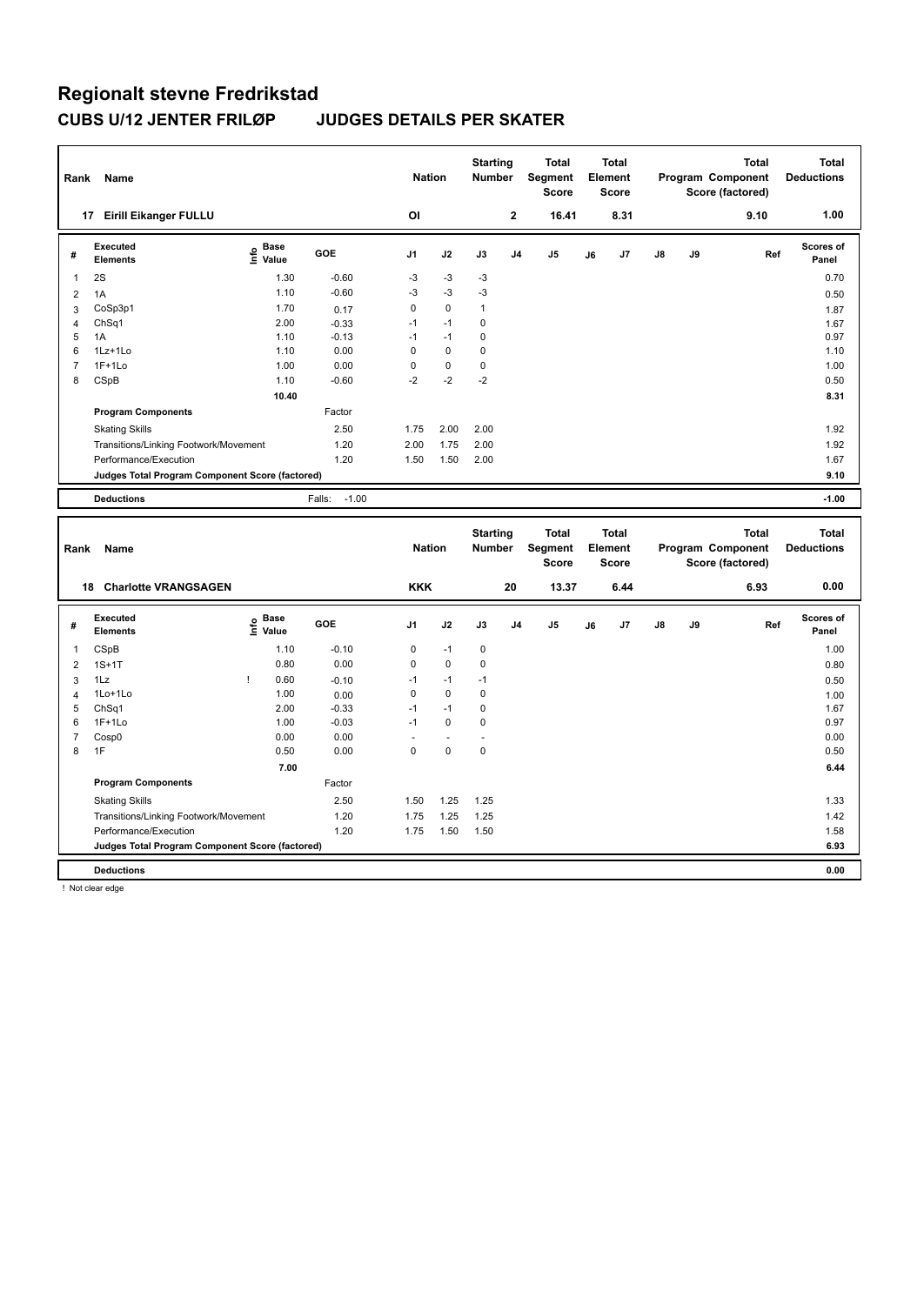| Rank                | Name                                                                     |                              |                    | <b>Nation</b> |                   | <b>Starting</b><br><b>Number</b> |                | <b>Total</b><br>Segment<br><b>Score</b> |    | <b>Total</b><br><b>Element</b><br><b>Score</b> |    |    | <b>Total</b><br>Program Component<br>Score (factored) | <b>Total</b><br><b>Deductions</b> |
|---------------------|--------------------------------------------------------------------------|------------------------------|--------------------|---------------|-------------------|----------------------------------|----------------|-----------------------------------------|----|------------------------------------------------|----|----|-------------------------------------------------------|-----------------------------------|
|                     | 19 Aminda Oleane LUNDE                                                   |                              |                    | <b>SSK</b>    |                   |                                  | 11             | 11.60                                   |    | 5.57                                           |    |    | 6.03                                                  | 0.00                              |
| #                   | <b>Executed</b><br>Elements                                              | <b>Base</b><br>١nfo<br>Value | <b>GOE</b>         | J1            | J2                | J3                               | J <sub>4</sub> | J <sub>5</sub>                          | J6 | J7                                             | J8 | J9 | Ref                                                   | Scores of<br>Panel                |
| 1                   | 1Lo                                                                      | 0.50                         | 0.00               | $\mathbf 0$   | $\mathbf 0$       | $\mathbf 0$                      |                |                                         |    |                                                |    |    |                                                       | 0.50                              |
| $\overline{2}$      | $1F+1Lo$                                                                 | 1.00                         | 0.00               | 0             | $\pmb{0}$         | 0                                |                |                                         |    |                                                |    |    |                                                       | 1.00                              |
| 3                   | ssp0                                                                     | 0.00                         | 0.00               | ÷,            | ÷.                | L,                               |                |                                         |    |                                                |    |    |                                                       | 0.00                              |
| 4                   | ChSq1                                                                    | 2.00                         | $-0.33$            | $-1$          | $-1$              | $\pmb{0}$                        |                |                                         |    |                                                |    |    |                                                       | 1.67                              |
| 5                   | 1F                                                                       | 0.50                         | 0.00               | $\mathbf 0$   | $\mathbf 0$       | $\mathbf 0$                      |                |                                         |    |                                                |    |    |                                                       | 0.50                              |
| 6<br>$\overline{7}$ | 1S<br>$1T+1T$                                                            | 0.40<br>0.80                 | $-0.07$<br>$-0.03$ | $-1$<br>$-1$  | $-1$<br>$\pmb{0}$ | $\mathbf 0$<br>$\pmb{0}$         |                |                                         |    |                                                |    |    |                                                       | 0.33                              |
| 8                   | CSpB                                                                     | 1.10                         | $-0.30$            | $-1$          | $-1$              | $-1$                             |                |                                         |    |                                                |    |    |                                                       | 0.77<br>0.80                      |
|                     |                                                                          | 6.30                         |                    |               |                   |                                  |                |                                         |    |                                                |    |    |                                                       | 5.57                              |
|                     | <b>Program Components</b>                                                |                              | Factor             |               |                   |                                  |                |                                         |    |                                                |    |    |                                                       |                                   |
|                     |                                                                          |                              |                    |               | 1.25              |                                  |                |                                         |    |                                                |    |    |                                                       |                                   |
|                     | <b>Skating Skills</b>                                                    |                              | 2.50               | 1.25          |                   | 1.25                             |                |                                         |    |                                                |    |    |                                                       | 1.25                              |
|                     | Transitions/Linking Footwork/Movement                                    |                              | 1.20<br>1.20       | 1.25<br>1.50  | 1.25<br>1.25      | 1.00<br>1.00                     |                |                                         |    |                                                |    |    |                                                       | 1.17<br>1.25                      |
|                     | Performance/Execution<br>Judges Total Program Component Score (factored) |                              |                    |               |                   |                                  |                |                                         |    |                                                |    |    |                                                       | 6.03                              |
|                     |                                                                          |                              |                    |               |                   |                                  |                |                                         |    |                                                |    |    |                                                       |                                   |
|                     | <b>Deductions</b>                                                        |                              |                    |               |                   |                                  |                |                                         |    |                                                |    |    |                                                       | 0.00                              |
|                     |                                                                          |                              |                    |               |                   |                                  |                |                                         |    |                                                |    |    |                                                       |                                   |
| Rank                | Name                                                                     |                              |                    | <b>Nation</b> |                   | <b>Starting</b><br>Number        |                | <b>Total</b><br>Segment<br><b>Score</b> |    | <b>Total</b><br>Element<br><b>Score</b>        |    |    | <b>Total</b><br>Program Component<br>Score (factored) | <b>Total</b><br><b>Deductions</b> |
|                     | 20 Milla BJERVIG                                                         |                              |                    | <b>UIK</b>    |                   |                                  | 18             | 11.46                                   |    | 5.53                                           |    |    | 5.93                                                  | 0.00                              |
| #                   | <b>Executed</b><br><b>Elements</b>                                       | <b>Base</b><br>lnfo<br>Value | GOE                | J1            | J2                | J3                               | J4             | J <sub>5</sub>                          | J6 | J7                                             | J8 | J9 | Ref                                                   | Scores of<br>Panel                |
| 1                   |                                                                          |                              |                    | $-1$          |                   | $-1$                             |                |                                         |    |                                                |    |    |                                                       |                                   |
| $\overline{2}$      | $1F+1Lo$<br>$1S+1T$                                                      | 1.00<br>0.80                 | $-0.07$<br>$-0.20$ | $-2$          | $\pmb{0}$<br>$-2$ | $-2$                             |                |                                         |    |                                                |    |    |                                                       | 0.93                              |
| 3                   | 1Lo                                                                      | 0.50                         | 0.00               | $\mathbf 0$   | $\mathbf 0$       | $\mathbf 0$                      |                |                                         |    |                                                |    |    |                                                       | 0.60<br>0.50                      |
| 4                   | ssp0                                                                     | 0.00                         | 0.00               |               |                   |                                  |                |                                         |    |                                                |    |    |                                                       | 0.00                              |
| 5                   | ChSq1                                                                    | 2.00                         | $-0.33$            | $-1$          | $-1$              | $\pmb{0}$                        |                |                                         |    |                                                |    |    |                                                       | 1.67                              |
| 6                   | 1T                                                                       | 0.40                         | 0.00               | 0             | $\mathbf 0$       | $\mathbf 0$                      |                |                                         |    |                                                |    |    |                                                       | 0.40                              |
| $\overline{7}$      | 1F                                                                       | 0.50                         | $-0.07$            | $-1$          | $-1$              | $\pmb{0}$                        |                |                                         |    |                                                |    |    |                                                       | 0.43                              |
| 8                   | <b>USpB</b>                                                              | 1.00                         | 0.00               | $\mathbf 0$   | $\mathbf 0$       | $\mathbf 0$                      |                |                                         |    |                                                |    |    |                                                       | 1.00                              |
|                     |                                                                          | 6.20                         |                    |               |                   |                                  |                |                                         |    |                                                |    |    |                                                       | 5.53                              |
|                     | <b>Program Components</b>                                                |                              | Factor             |               |                   |                                  |                |                                         |    |                                                |    |    |                                                       |                                   |
|                     | <b>Skating Skills</b>                                                    |                              | 2.50               | 1.25          | 1.25              | 1.00                             |                |                                         |    |                                                |    |    |                                                       | 1.17                              |
|                     | Transitions/Linking Footwork/Movement                                    |                              | 1.20               | 1.25          | 1.25              | 1.00                             |                |                                         |    |                                                |    |    |                                                       | 1.17                              |
|                     | Performance/Execution                                                    |                              | 1.20               | 1.50          | 1.25              | 1.25                             |                |                                         |    |                                                |    |    |                                                       | 1.33                              |
|                     | Judges Total Program Component Score (factored)                          |                              |                    |               |                   |                                  |                |                                         |    |                                                |    |    |                                                       | 5.93                              |